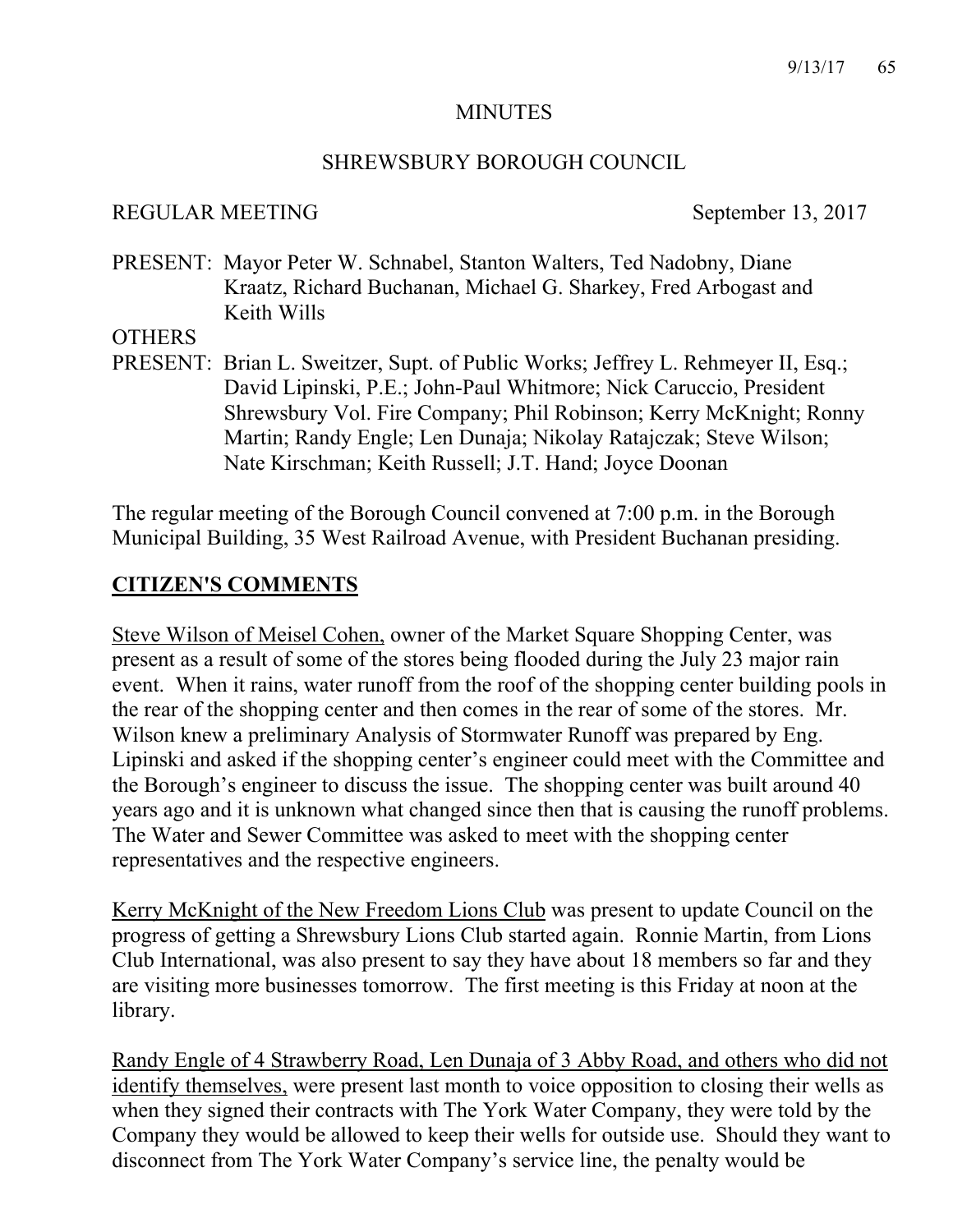\$9,430.00 per customer. Mr. Engle argued again that he signed the contract in June of 2016 and the Township adopted its well closure ordinance in June of this year. The residents feel they should be grandfathered since they didn't know of the well closure requirement. Mr. Engle also questioned DEP guidelines for closing a well. The York Water Company was contacted and it will not agree to waive the penalty fee to disconnect from its lines. It was learned that the Shrewsbury Township ordinance was not advertised and Sol. Rehmeyer recommended the Township hold off advertising the ordinance until possibly an understanding can be reached between those customers who connected to The York Water Company and closure of their private wells. J. T. Hand, of the York Water Company, stated there was absolutely no collusion between the York Water Company and Shrewsbury Township and Shrewsbury Borough by the York Water Company stating the home owners could keep their private well and then finding out they are in wellhead zones and being told that they must close their wells. He also stated that if need be, he would ask the Water Company attorneys to assert that if the Borough/Township not allowing one outside faucet violates Public Utility law. Some suggestions to allow the residents to keep their wells for outside use, as long as they were operational, would be to put a locking device on the well cap and have an inspection done so many years. If the well is no longer operational, the well would be abandoned, capped and sealed. Sol. Rehmeyer will adjust the proposed Township ordinance. S. Walters arrived at 7:52 p.m. during the above discussion. Len Dunaja, of 3 Abby Road, stated he is fine with the above suggestions.

The meeting was recessed at 8:13 p.m. in order to start the Police Agreement hearing.

### Public Hearing on Police Agreement

The hearing began at 8:13 p.m. and it was noted that no one came in at 7:30 p.m., or thereafter, that was in attendance specifically for the hearing. Pres. Buchanan explained that the hearing is necessary in order for the Borough to protect itself from being left as the only member or with a second member not being agreeable. Glen Rock and New Freedom Boroughs gave their notice some time ago and preserved them when the Amended Intermunicipal Agreement was approved earlier in the year. Stewartstown Borough completed the withdrawal notice process as well. All four Boroughs are in the Agreement until December 31, 2018, and withdrawal notices could be rescinded at any time.

Public comments: Nate Kirschman stated the Borough must act to protect itself. John Paul Whitmore concurred.

The hearing was closed at 8:25 p.m. The regular meeting resumed at 8:25 p.m.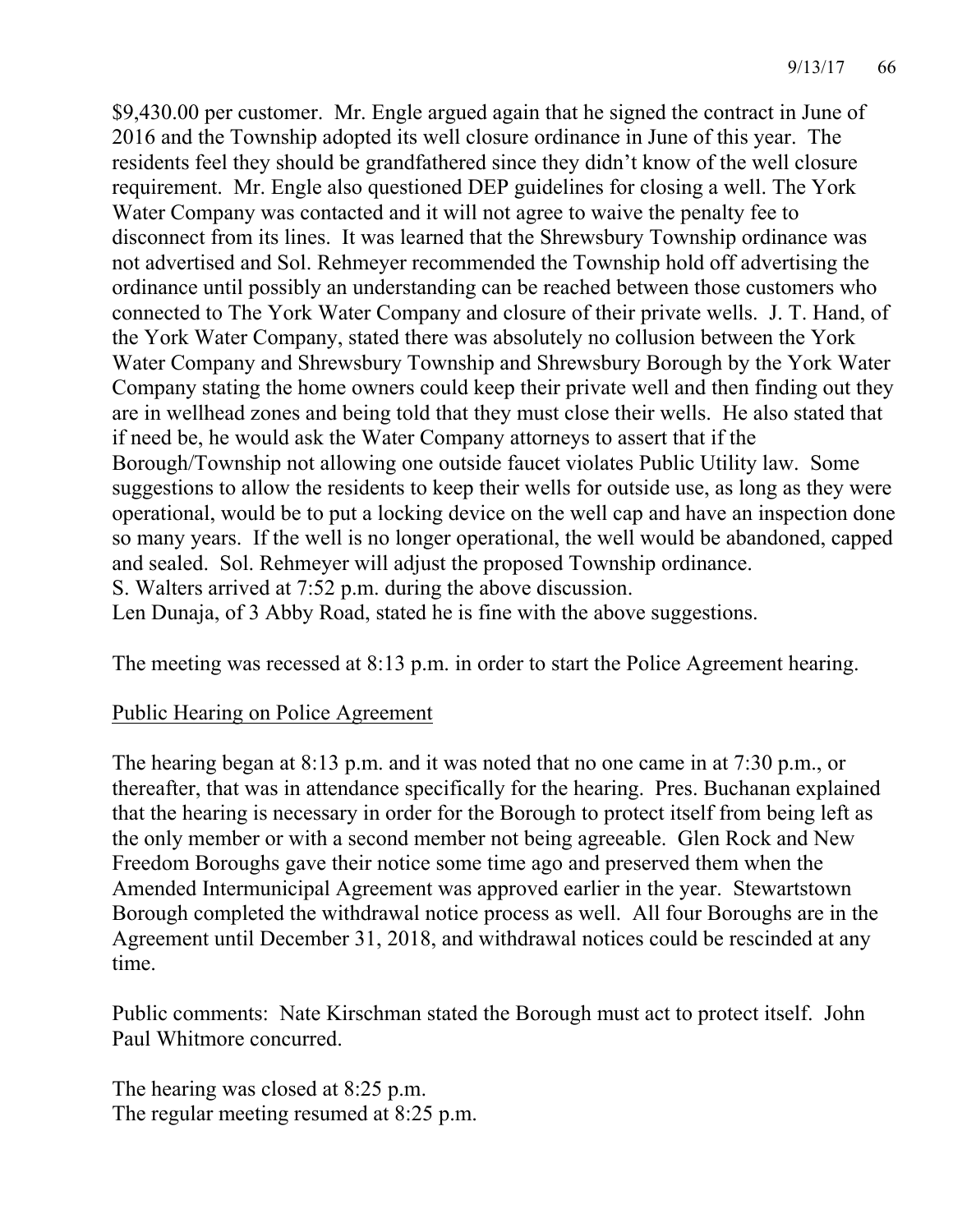F. Arbogast moved to withdraw from the Southern Regional Police Commission pursuant to the Agreement and to issue a notice to the effect that notice is being given as a precautionary measure.

D. Kraatz seconded. The motion carried with all voting in favor except M. Sharkey, who was opposed.

Phil Robinson and Nikolay Ratajczak were present again to again voice frustration in getting sewer capacity to develop lands they own in Shrewsbury Township. M. Sharkey attended the New Freedom Borough Council meeting Monday evening and it was stated that it is not interested in changing the number of gallons that comprise an EDU. It may be willing to sell EDUs directly to Phil under certain conditions. New Freedom Borough also discussed restoring the plant back to its original 2.25 MGD capacity. The Borough/Authority are still considering the capacity in the lines and the Committee has met at least twice with Phil and Nikolay and they feel progress is being made. Phil stated the Borough is reserving capacity for Borough property owners who are not paying a reservation fee. Phil was again reminded the Borough planned ahead for future development based on existing zoning and other municipalities did not. It was also noted that the plant exceeded its limit a few times recently with the heavy rain events.

Joyce Doonan, of 9 Wineberry Drive, was present again about a change in water runoff since development started at Apple Tree Court on Greenview Drive. She shared pictures of water in the back yard. Supt. Sweitzer and Eng. Lipinski were asked to investigate the detention pond serving the development.

Nick Caruccio, President of the Shrewsbury Vol. Fire Company, regarding a recent denial of a worker's compensation claim by a volunteer member of the fire company injured during carnival teardown. A claim was filed and verbal approval was given to three members of the fire company prior to the surgery and the day after surgery, a written denial was received from Amerihealth. The worker's compensation carrier is interpreting Act 601(a) of the Worker's Compensation Act as covering only volunteer fire fighters responding to an emergency. Rep. Kristin Phillips-Hill is in the process of drafting a change to the law that would better define Section 601(a) of the Act. Sol. Rehmeyer prepared a Resolution that recognizes the fire company as the official provider of fire protection and related services and authorizes activities and duties under the worker's compensation law.

M. Sharkey moved to adopt Resolution 2017-4.

F. Arbogast seconded. The motion carried with all voting in favor.

A list of activities should be approved yearly by Council and other events at a meeting as they come up.

Worker's Compensation Denial of Claim Appeal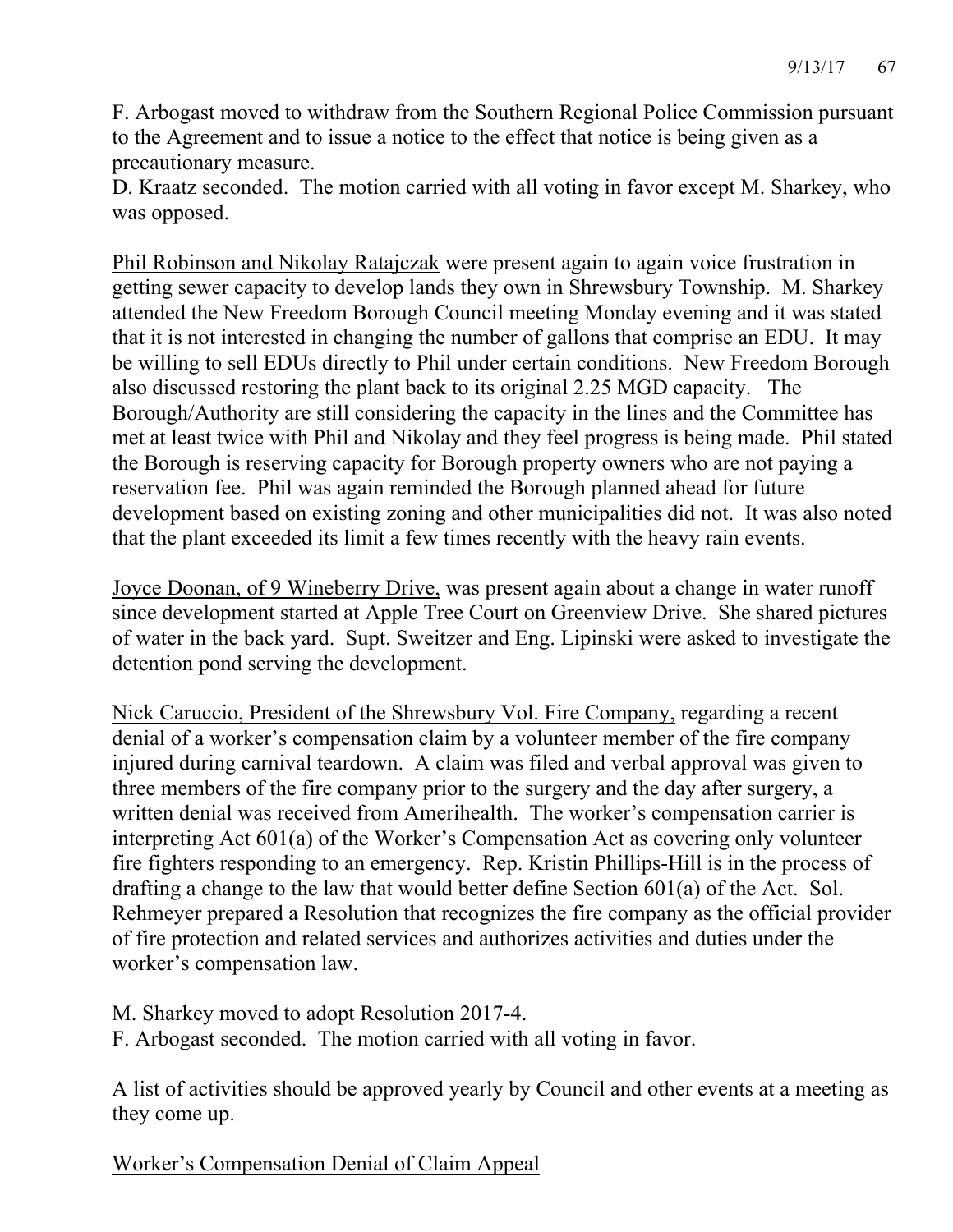Sol. Rehmeyer stated the injured member must appeal herself and recommended an attorney and law firm that could represent her. Nick stated he is concerned the fire company will lose volunteers if they are not covered under the worker's compensation act.

# **APPROVAL OF MINUTES**

The minutes of the August 9, 2017, meeting were approved with one modification under the York Area Tax Bureau report. M. Sharkey stated he attended the quarterly meeting on July 30 but did not attend the Tax Collection Committee meeting

# **APPROVAL OF EXPENDITURES AND REPORT OF ACCOUNTS**

F. Arbogast moved to approve the bill lists: general account check numbers 1650 thru 1696; water account check numbers 1261 thru 1271; sewer account check numbers 1165 thru 1173; highway aid account: none.

M. Sharkey and T. Nadobny seconded. The motion carried with all in favor. Due to the lateness of the evening, the financial reports for August will be approved next month.

# **APPROVAL OF PAYROLL REGISTER**

F. Arbogast moved to approve the August 14 and 28 payroll registers.

S. Walters and D. Kraatz seconded. The motion carried with all voting in favor.

# **SUBDIVISION & LAND DEVELOPMENT** – D. Kraatz

# 95 East Forrest Avenue Land Development Plan Filed 4/26/17

Staff had reviewed a sketch plan for a small drive-thru food service business showing the turning lane being reduced by 50 feet (two – three car lengths) based on a traffic study done during the week and not on weekends. On weekends, the traffic backs up as only about four vehicles can get through on the left-turn arrow at a time. Council had previously expressed it did not want the turning lane reduced. No grading was discussed. The time extension expires on September 14 and the applicant asked for another 90 day extension until December 14, 2017.

D. Kraatz moved to grant the time extension request until December 14, 2017.

S. Walters seconded. The motion carried with all voting in favor.

# **Codes Enforcement**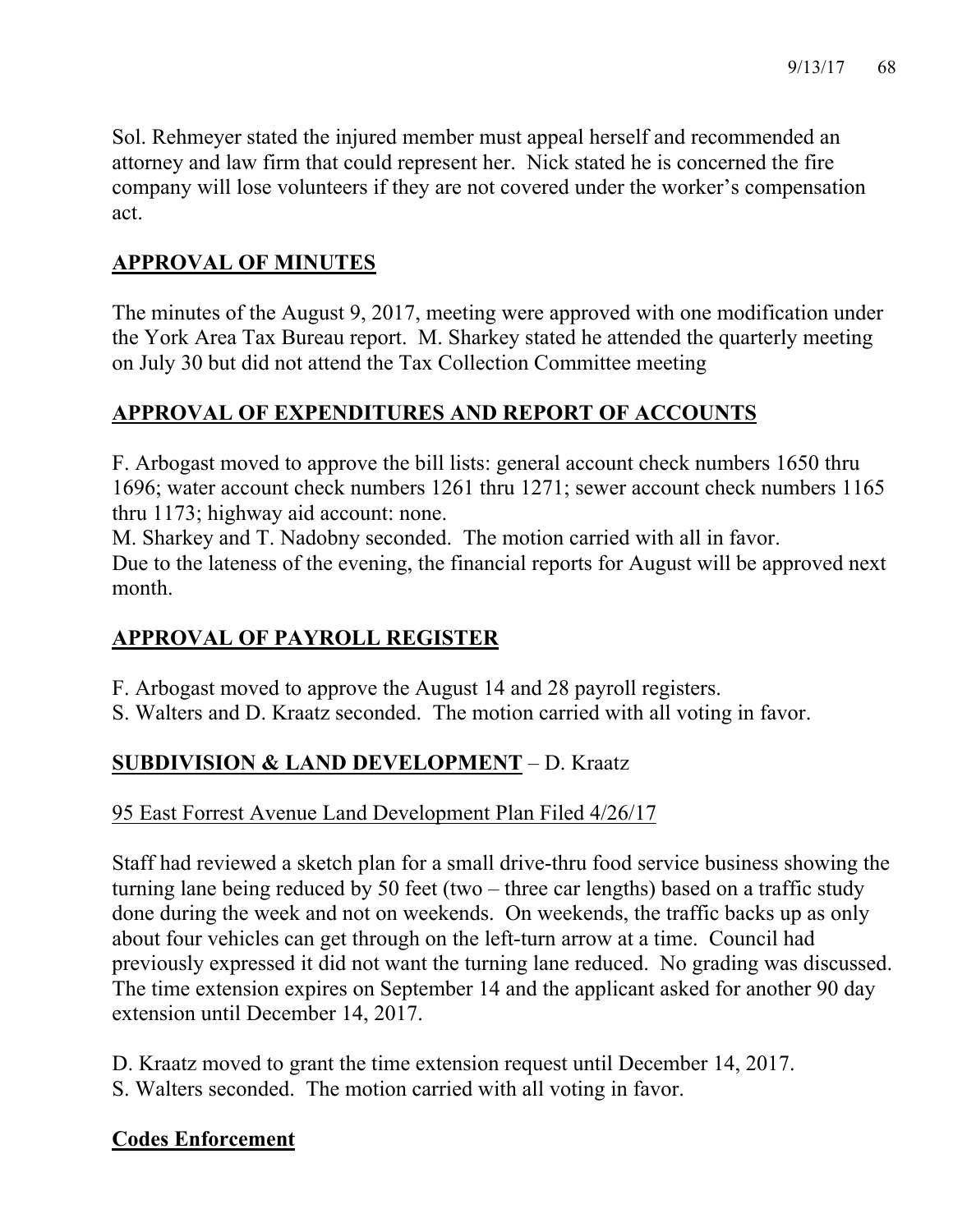Five permits were issued in August.

**Southern Regional Police** – R. Buchanan and Mayor Schnabel

The July report was received which is in a new format. The 'Calls for Service' heading at the top of the page needs to be changed to 'Incidents'.

**Water & Sewer** – T. Nadobny/Supt. Sweitzer

Sewer Flow Meters

One meter needed to have the sensors recalibrated.

#### Met Ed Right-of-way Request

Gannett Fleming is requesting a right-of-way for Met Ed through the Pumphouse property behind 99 East Forrest Avenue.

T. Nadobny moved to permit Met Ed to pursue relocating the right-of-way across the Borough's property at Exit 4. K. Wills seconded. The motion carried with all voting in favor.

**Public Roads & Lighting** – M. Sharkey and Supt. Sweitzer

East Church Avenue "No Trucks Allowed Signs"

The signs have already been installed in conjunction with the traffic study and ordinance to be adopted.

M. Sharkey moved to authorize the advertisement of the ordinance. T. Nadobny seconded. The motion carried with all voting in favor.

Extra Snow Plow Driver Bid

The following bid was received:

ARRC \$128.00 per hour.

M. Sharkey moved to approve the bid of ARRC in the amount of \$128.00 per hour. T. Nadobny seconded. The motion carried with all voting in favor.

### PennDOT North Main Street Paving/Driveway Removal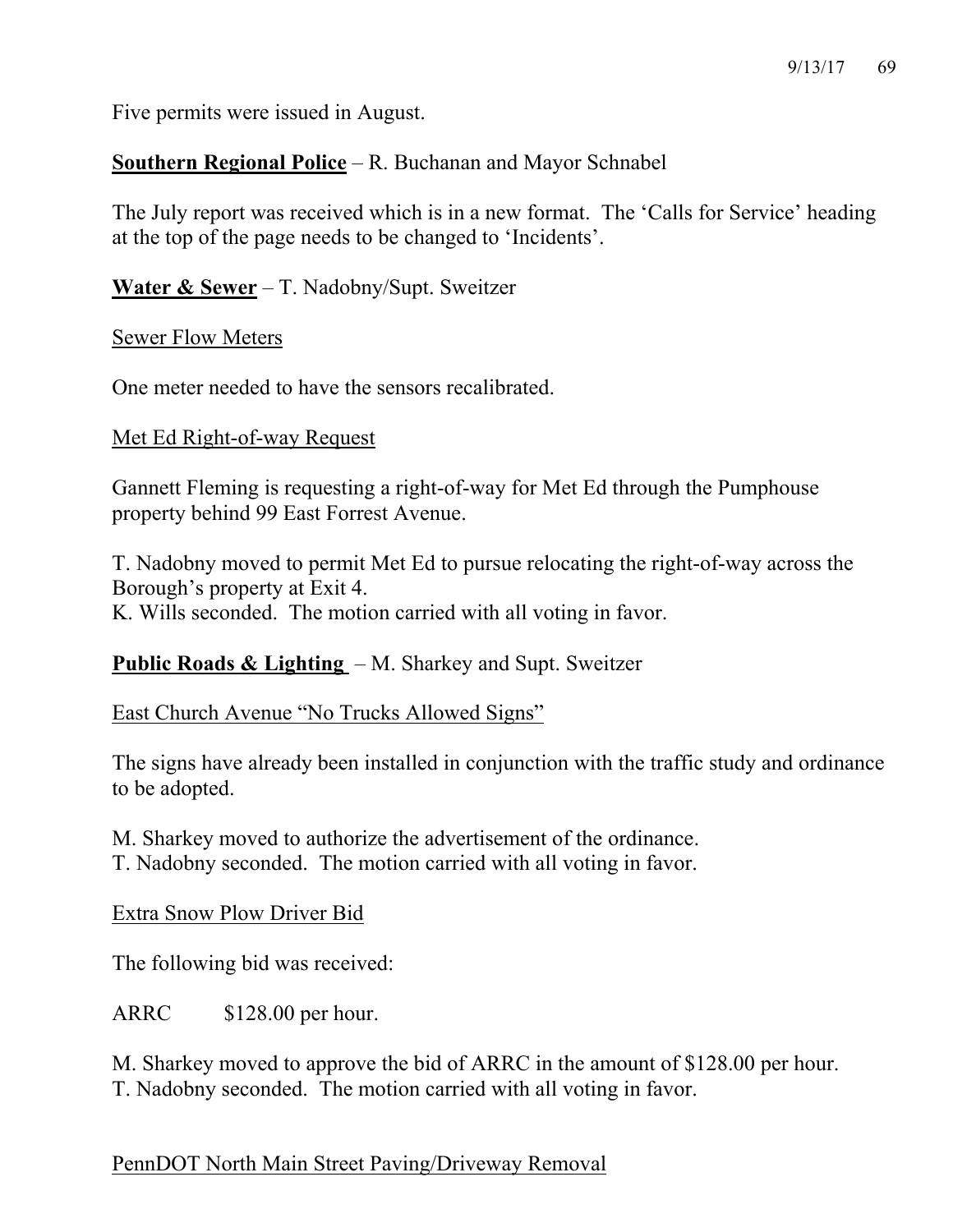Sol. Rehmeyer drafted an agreement for the three property owners. Supt. Sweitzer spoke with Mr. McKee of PennDOT and requested help with the driveway compliance for the three driveways either financially, with construction or with regards to the agreements. PennDOT will not offer any assistance. Mr. McKee asked his maintenance staff to look at the driveways and they are not concerned about the removal. He stated that they will pave up to the existing driveways if necessary and they are not concerned about the existing driveways safety. After discussion, it was decided to press on toward removing the driveways from encroaching out into the roadway. If the owner of 135 North Main Street does not return her agreement, Sol. Rehmeyer was asked to see if the driveway be condemned.

### Driveway Paving and Borough Roads

The Roads Committee started a tour of the Borough to make a list of the problem driveways where extra paving was installed that diverts the water out into the street. Letters will be sent to the property owners to have the problem corrected. The drawing of how to properly correct the gap at the end of a driveway will be included in the next newsletter.

# **Public Lands, Buildings and Finance** – F. Arbogast

# Approve 2018 Municipal Pension Obligation

F. Arbogast moved to approve the amount of \$45,914.00 be budgeted for the 2018 Municipal Pension Obligation.

S. Walters seconded. The motion carried with all voting in favor.

### Budget Meetings

The joint budget meetings with the Municipal Authority will be October 3, October 10, October 24, November 14, and December 5 at 7:00 p.m.

# 2016 Audit

F. Arbogast reported the audit report is much better than previous years. Some internal controls will be put in place such as signing time cards and initialing bank statements and bank reconciliations.

# **ENGINEER'S REPORT**

2017 Water Line Replacement Project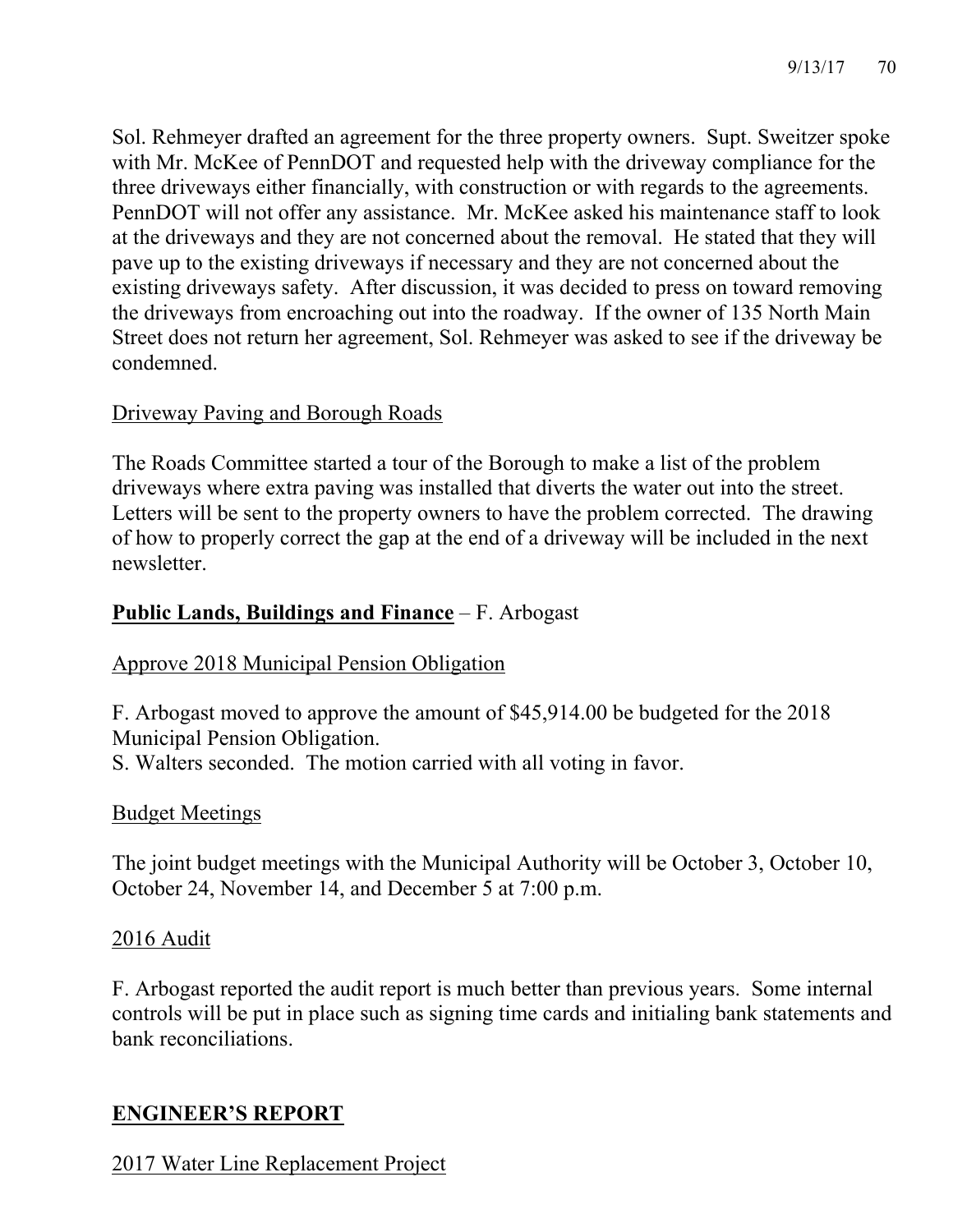MACMOR Construction, LLC was the low bidder at \$390,282.00 and hopes to start the project within the next two weeks and have it completed by late November.

#### PennDOT Driveway Ramps

We are waiting for the home owners to sign the required documents and agree to move forward.

### PennDOT Main Street Curb Replacement

Eng. Lipinski is working with PennDOT regarding the curb and sidewalk work in the first block of North Main Street.

### **SOLICITOR'S REPORT**

Taken previously in various items listed above.

### **Public Safety, Welfare and Personnel** – S. Walters

#### SCEMA Representatives

T. Nadobny moved to appoint Peter W. Schnabel as the representative and Keith Wills as the alternate representative. K. Wills seconded. The motion carried with all voting in favor.

Health Insurance Renewal

The health insurance was renewed at an increase of \$8,600.00 but it is still \$7,000.00 ahead after saving \$15,000.00 on the10/1/16 renewal.

### **Secretary's Report** – C. Bosley

York County Boroughs Assn. Meeting

The next meeting is on September 21.

# **York Adams Tax Bureau** – M. Sharkey

During upcoming budget discussions, the collection fee maximum will be reduced from 2% to 1.85% with the average over the past five years being 1.44%.